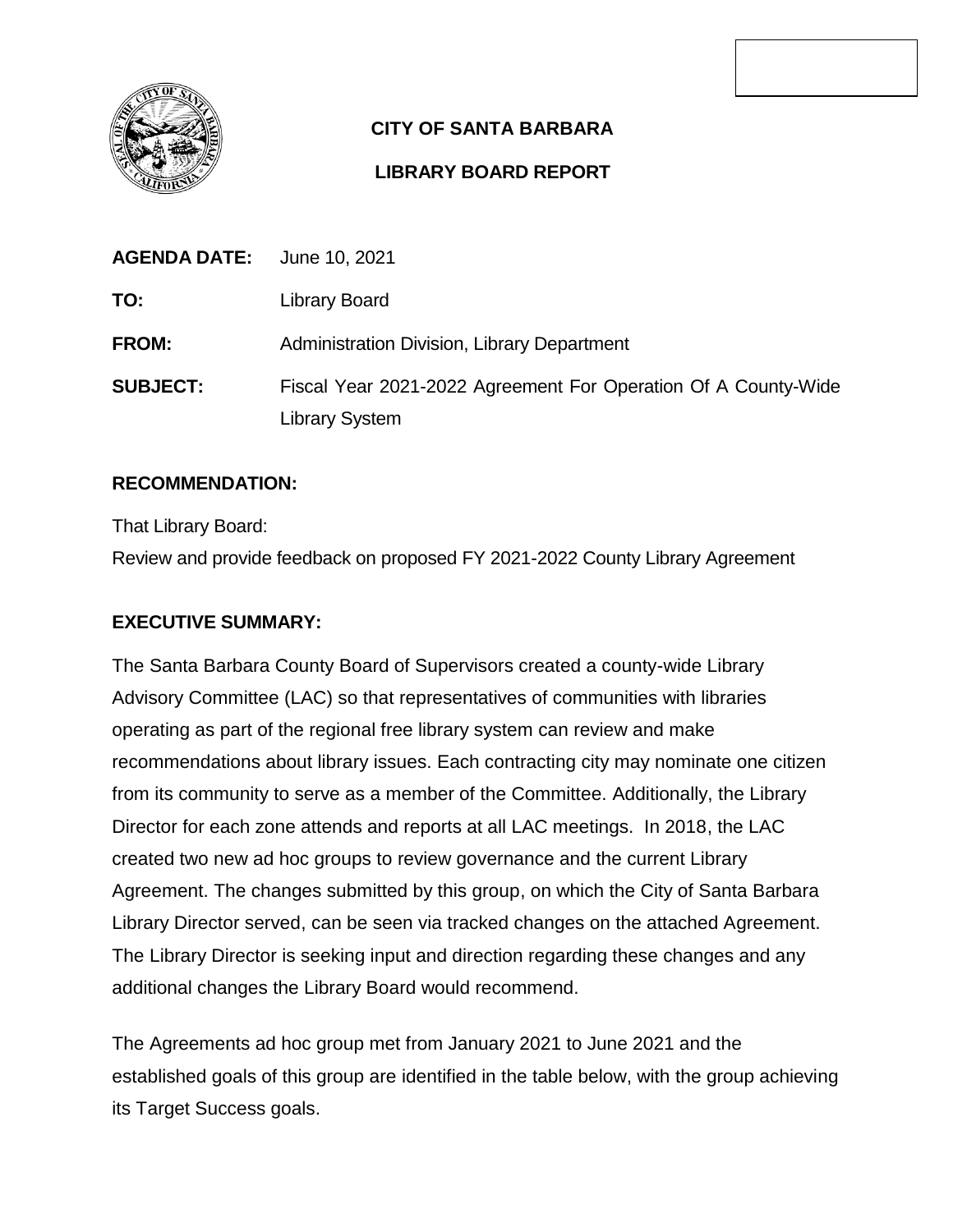# Goals of Agreement Ad Hoc Group

▼

| <b>Failure</b><br>Success means<br>avoiding 100% of<br>these           | <b>Minimum Success</b><br><b>Success means</b><br>achieving 100% of these                                                                                                                                                                                                                                                                                                                                                                              | <b>Target Success</b><br><b>Success means achieving</b><br>40-60% of these                                                                                                                                                                                                                                                                                                                                                                                                                                                                                                                                                                                                                                                                                                                                                                                                                                                                                                                                           | <b>Epic Success</b>                                                                                                                                                    |
|------------------------------------------------------------------------|--------------------------------------------------------------------------------------------------------------------------------------------------------------------------------------------------------------------------------------------------------------------------------------------------------------------------------------------------------------------------------------------------------------------------------------------------------|----------------------------------------------------------------------------------------------------------------------------------------------------------------------------------------------------------------------------------------------------------------------------------------------------------------------------------------------------------------------------------------------------------------------------------------------------------------------------------------------------------------------------------------------------------------------------------------------------------------------------------------------------------------------------------------------------------------------------------------------------------------------------------------------------------------------------------------------------------------------------------------------------------------------------------------------------------------------------------------------------------------------|------------------------------------------------------------------------------------------------------------------------------------------------------------------------|
| Status quo -<br>keeping the<br>same agreement<br>for one more<br>year! | Administrative fees are<br>$\bullet$<br>included and clarified<br>Supplemental agreement •<br>for cities who are not<br>party to the main<br>agreement (i.e., branch<br>library cities)<br>Reserve policy language<br>$\bullet$<br>included<br>County funding<br>$\bullet$<br>obligations are clearly<br>identified<br>Implications of a possible<br>$\bullet$<br>Zone 5 are assessed<br>and there's a plan for<br>how to add them to the<br>agreement | All zone directors buy into<br>$\bullet$<br>the new agreement<br>Agreement identifies clear<br>dates for funding<br>commitments<br>It's clear how<br>$\bullet$<br>unincorporated money<br>gets divided<br>It's clear who is<br>$\bullet$<br>responsible for capital and<br>janitorial maintenance and<br>expenses<br>Expectations are clear for<br>$\bullet$<br>how county funds will be<br>used<br>LAC role is clarified<br>$\bullet$<br>Document is evergreen<br>$\bullet$<br>and adaptable over time<br>This agreement works for<br>$\bullet$<br>the library directors, gives<br>them the clarity and tools<br>they need<br>Library directors maintain<br>local control and flexibility<br>to run their libraries based<br>on their professional<br>expertise<br>Set up adequate reporting<br>systems and recording<br>Clear expectations for how<br>$\bullet$<br>lingering expenses will be<br>paid when a library leaves<br>a zone<br>Clarify expectations for<br>$\bullet$<br>Black Gold / shared<br>resources | <b>Total funding</b><br>increases this FY<br>Collaboration btw<br>$\bullet$<br>zones and<br>branches<br>increases<br>What about<br>equity and<br>minimum<br>standards? |

## **DISCUSSION:**

The Agreement for Operation of a Countywide Library system for Fiscal Year 2021-22 provides for continued funding of Library services for all Santa Barbara County residents